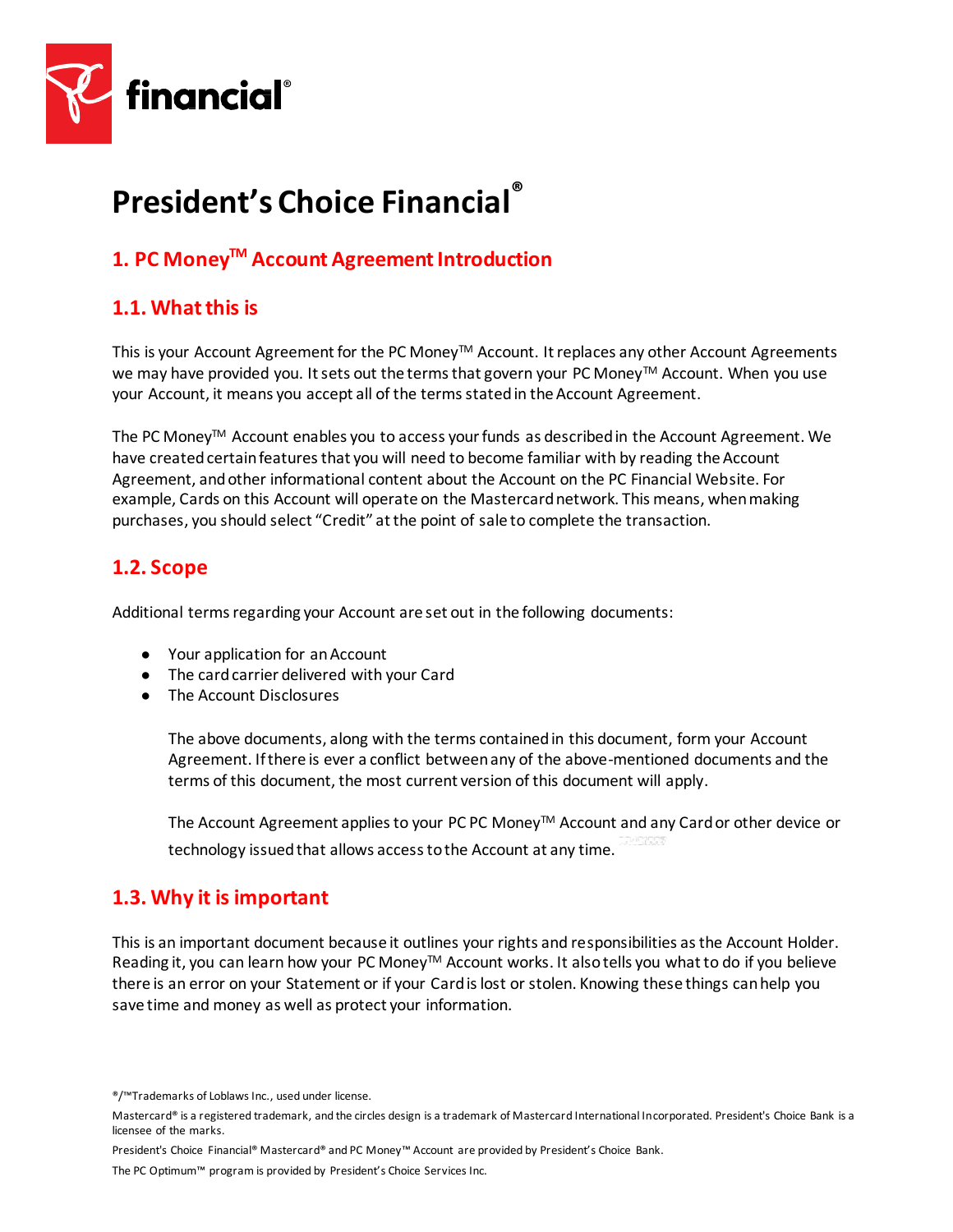## **1.4. Changes**

We may change each and every provision of the Account Agreement, including the Account Disclosures at any time.

Notice of the change will be provided to you in accordance with the Account Agreement. Using your Account once a change has become effective will signify that you agreed to the change.

Changes may include, but not be limited to, changes to fees, how your Account works or features that may be included, added or removed.

## **1.5. What you need to do**

Read the Account Agreement including the documents listed in section 1.2 thoroughly and be sure you understand how they apply to you. If you have any questions, refer to Section 22 "How to contact us" for our contact information.

You should also read the Loblaw Companies Limited Privacy Policy, available at https://www.loblaw.ca/en/privacy.html. It explains how we collect, use and disclose your personal information.

Download, and keep these documents in a secure place for future reference.

## **2. Reading and understanding this document**

We have tried to make this document easy to read and understand. Here are some things that will help.

## **2.1. Organization**

To make things easier, information is presented in the order you will use it. We start with how to set up and use your Account and then move into understanding the types of transactions offered, optional overdraft protection, and what to do if you believe something is not correct. The headings and subheadings are provided to make it easier to find information.

## **2.2. Definitions**

Just so we understand each other, here are a few important defined words and what we mean when we use them. When these words are capitalized it indicates we intend them to have the meaning described in this definitions section. The words 'you', 'your', 'we', 'us' and 'our' will always have the meaning described below even when not capitalized.

#### **Account**

"Account" means a PC MoneyTM Account.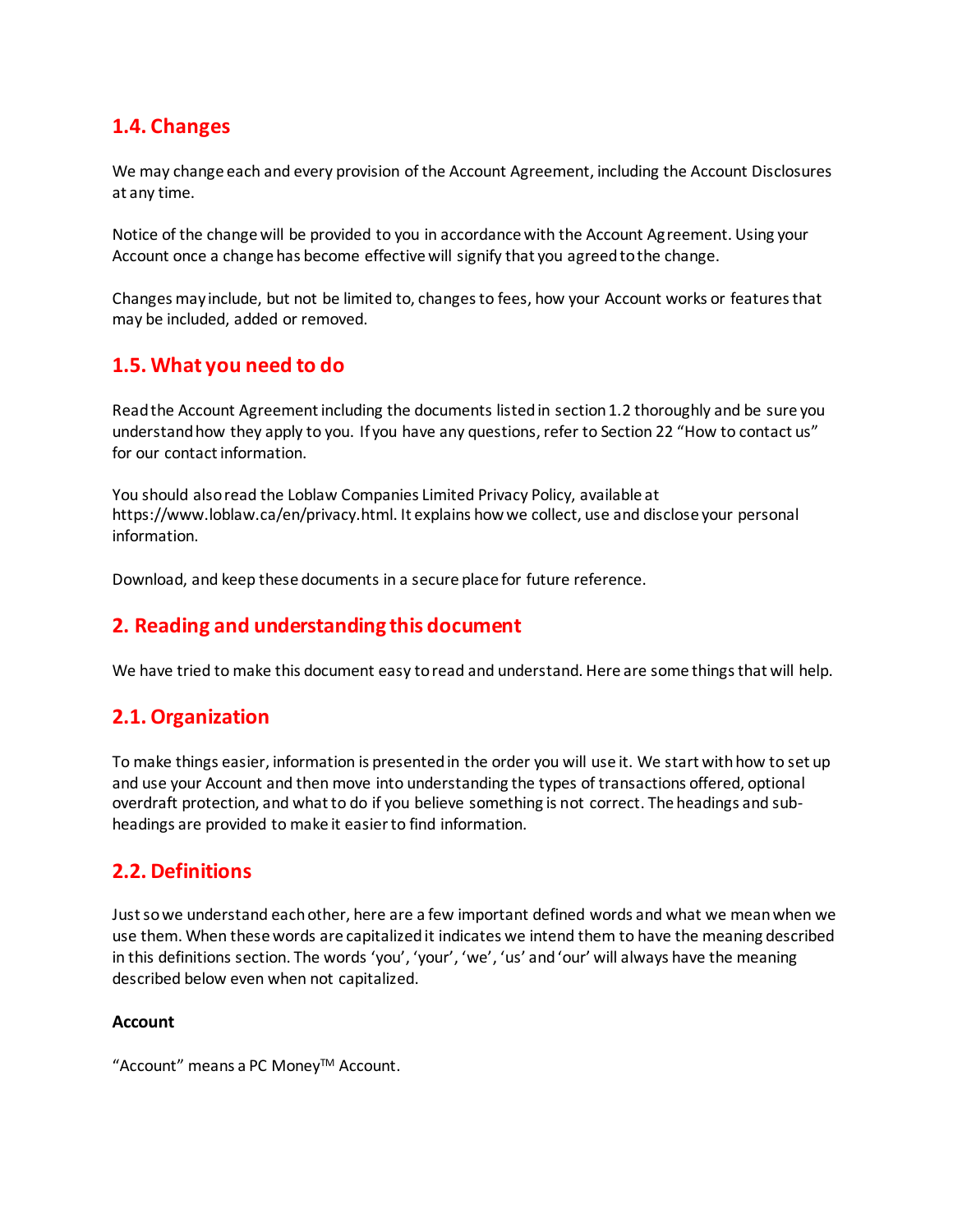#### **Account Agreement**

"Account Agreement" means the terms of this document, the documents listed in section 1.2 and any future changes to such terms and documents.

#### **Account Disclosures**

"Account Disclosures" means the terms, conditions and information applicable to your Account from time to time including any Statement, fee schedule and other applicable terms and conditions governing your Account that we provide to you, each of which is considered part of the Account Agreement.

#### **Account Holder**

"Account Holder" means the person whose name is on the Account and, as the owner of such Account, is responsible for the Account.

#### **Card**

"Card" means any plastic card, or other device or technology that is issued or provided by us that provides access to the Account. It also includes any renewal or replacement plastic card, device or technology.

#### **EFT**

"EFT" means an electronic funds transfer, which may be established in accordance with Section 11.4 of the Account Agreement.

#### **Foreign Currency Conversion Markup**

For foreign currency transactions, the "Foreign Currency Conversion Markup" is a percentage of the amount of the transaction with your Card as converted first into U.S. dollars and then into Canadian dollars at the current exchange rates on the transaction date. This percentage is described in your fee schedule.

#### **Goal Account**

"Goal Account" means a feature available for your Account which is accessed on the PC Financial Website whereby Account Holders can choose to track savings goals.

#### **Good Standing**

"Good Standing" means being in full compliance with the Account Agreement.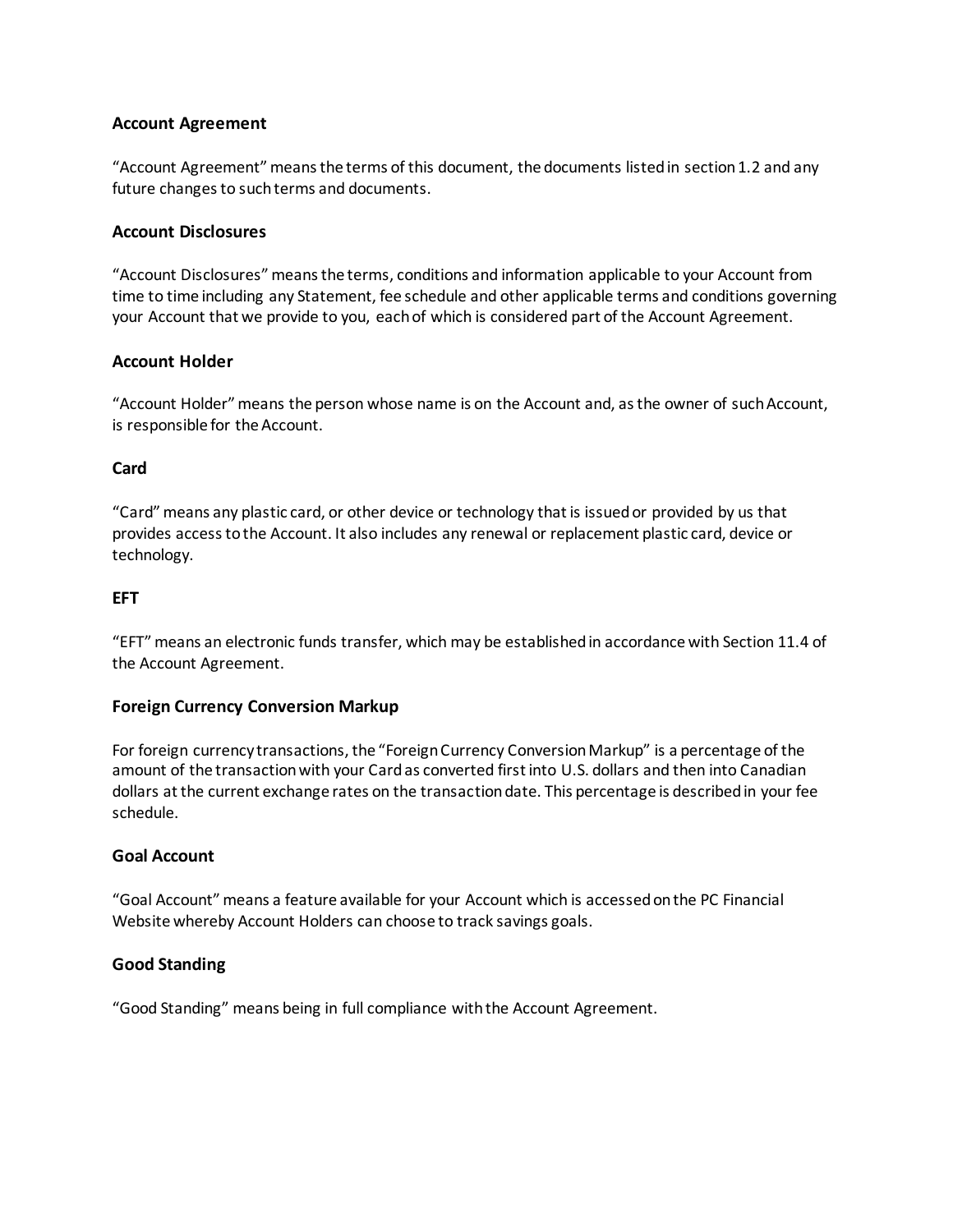#### **Legal Representative**

"Legal Representative" means an attorney or mandatary that you appoint, or any committee, property guardian, or similar representative appointed by a court to act for you in respect of an Account.

#### **PC Financial Website**

"PC Financial Website" means the website we make available to our customers that relate to our products and services from time to time, including an application for your mobile device.

#### **PIN**

"PIN" means personal identification number. It refers to the code used to access your Account and authorize transactions on that Account when using a Card with a chip.

#### **Statement**

"Statement" means the monthly record of your Account's transaction history provided to you online that can be accessed on the PC Financial Website.

#### **We, us and our**

"We," "us" and "our" mean President's Choice Bank, the provider of the PC MoneyTM Account.

#### **You and your**

"You" and "your" means an Account Holder.

### **3. Your agreement with us**

## **3.1. You understand the terms of the Account Agreement**

Using your Account means that you understand, accept and agree to the terms contained in the Account Agreement, and you understand we may change it at any time.

Using your Account also means that you understand and agree to the terms of the loyalty program applicable to your Account.

The terms of your loyalty program are contained in a separate agreement. For the most current version of the loyalty program terms, visit pcfinancial.ca and select the "Legal & Privacy" link.

## **3.2. Your responsibilities as an Account Holder**

As the Account Holder, you are responsible for complying with the Account Agreement.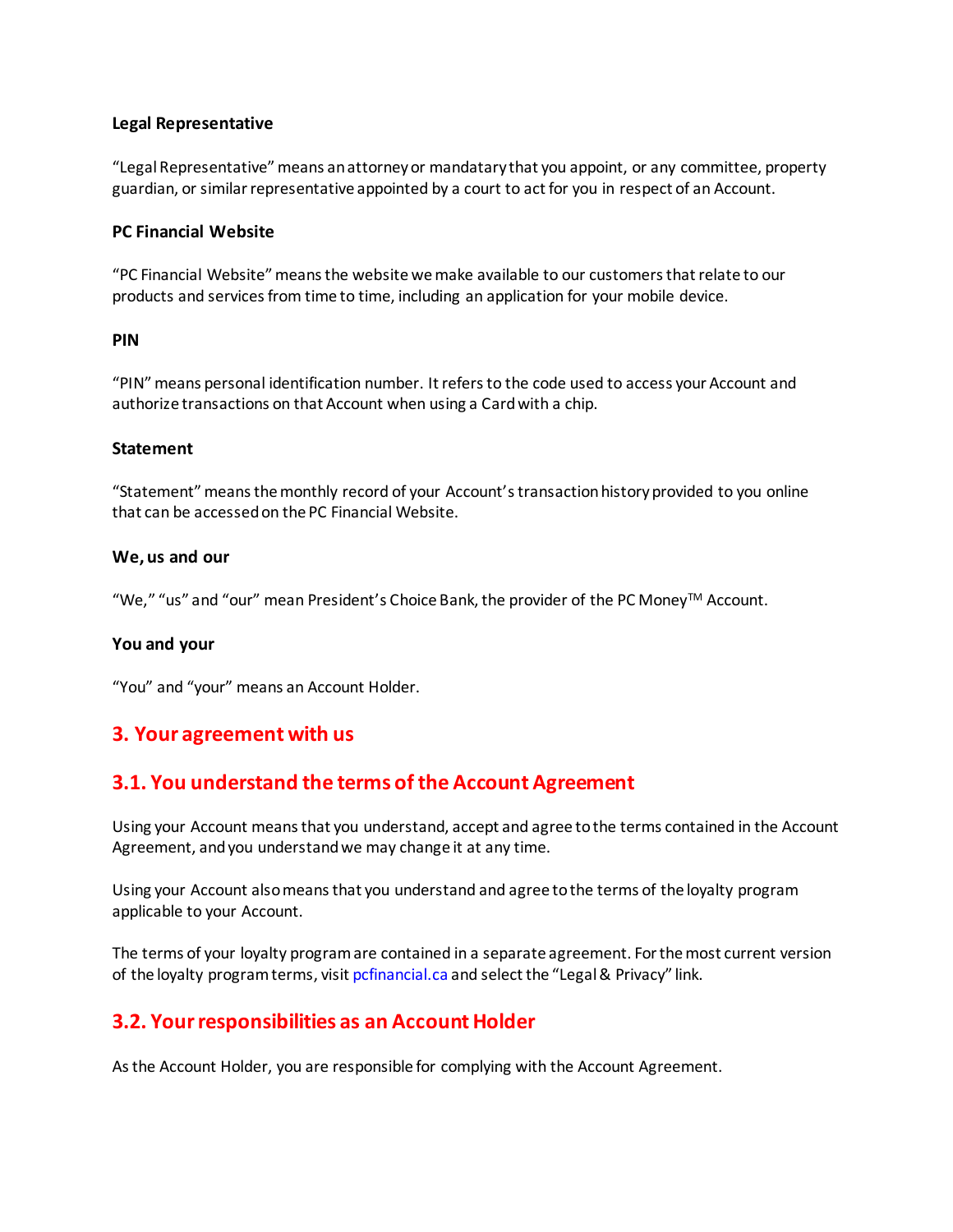In legal terms, the Account Agreement is binding on you and your personal and Legal Representatives as well as your and their successors and assignees.

#### **4. Use of yourAccount**

When you use your Account, we are providing you with tools to help manage your day-to-day finances. The Account will enable you to access your funds. Unless you have and use optional overdraft protection coverage on your Account, we are not lending you money or charging you interest. We have certain rights and you have certain responsibilities.

When any Account Holder uses their Card without presenting the Card (such as for purchases by telephone, mail or online) or where a signature, PIN or password is not required, the legal effect is the same as if the Card had been presented and the sales slip was signed or a PIN or password entered.

You may be required to enter additional information to complete certain online transactions. We are not able to stop any charges to your Account that appear to have been authorized.

### **4.1. Our rights**

We may choose not to authorize any transaction at any time for any reason. We may also request additional information to evaluate a transaction request or to evaluate and adjust the features of your Account.

If we suspect unauthorized or fraudulent use of your Account, we may block use of your Account without prior notice to you. This means you will not be able to use your Account without contacting us.

We may suspend, cancel or close your Account at any time for any reason, without notice.

We are not responsible for any damages related to your Account, including, if your Card is not honoured, a deposit is not accepted or your Account cannot be accessed and we are not responsible for special, indirect or consequential damages, even if they were foreseeable.

We may decide not to renew or replace a Card for any reason.

We may limit the number of Accounts for each Account Holder.

We may decline your request to open an Account if our Account opening requirements are not met, and may also refuse to mail a Card to an address that is not in Canada.

We can offset balances from any other account you have with us, any of our affiliated companies or any third party company offering products under a Loblaws Inc. brand, and use it to pay the amount that you owe us, without notice to you.

Our failure to exercise any of our rights does not mean that we cannot or will not exercise those rights on another occasion.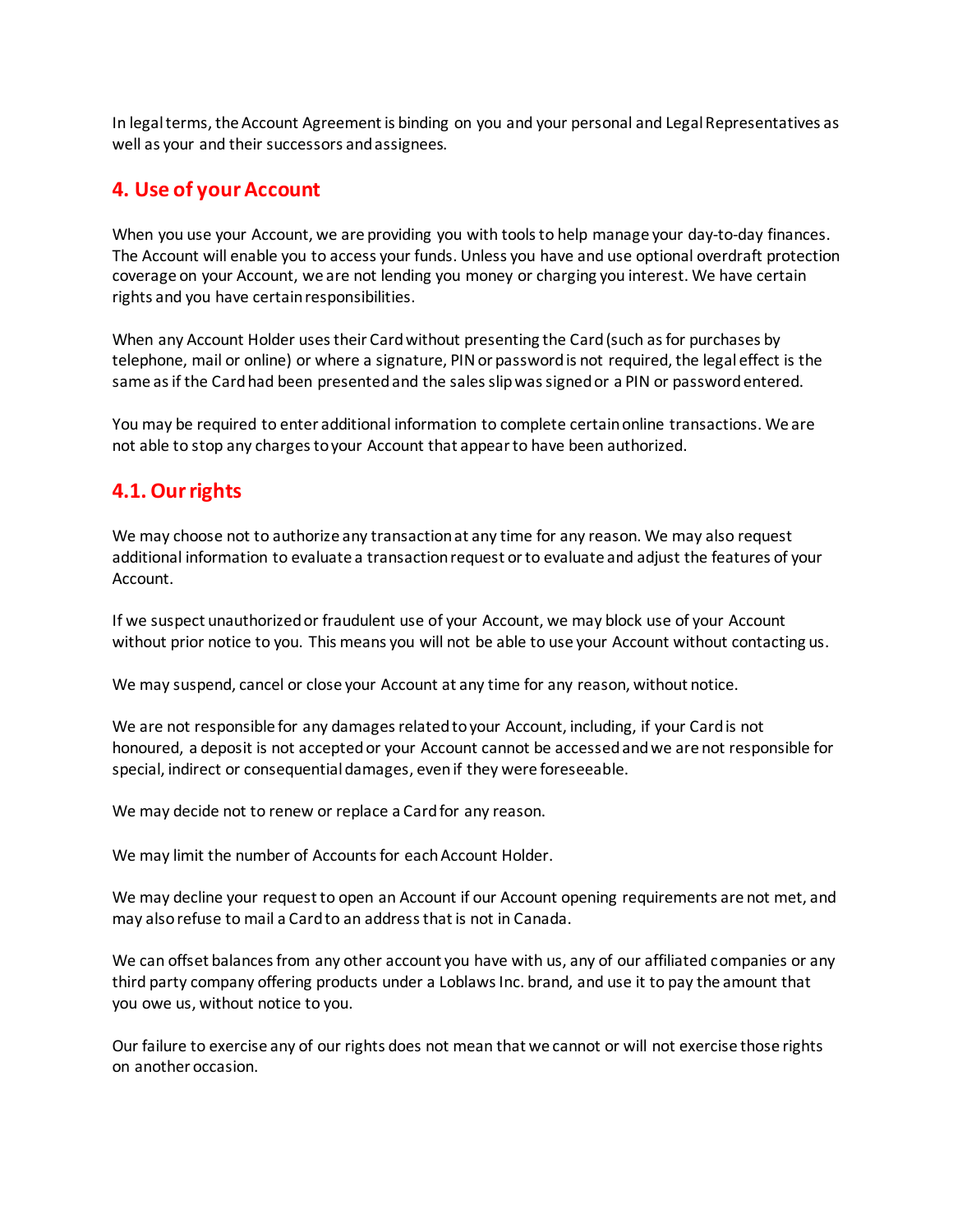## **4.2. Your responsibilities**

You are responsible to keep your Account in Good Standing.

You are responsible for maintaining a correct and operational e- mail address and phone number at all times to access the PC Financial Website.

You are responsible for all amounts posted to and owing on your Account. You are responsible even if these amounts are incurred after the expiry of any Card or after the closure or suspension of your Account.

### **4.2.1. Online Access**

The PC Money<sup>™</sup> Account is an online only Account. You must establish your online credentials, and access the PC Financial Website or the mobile application from time to time to review your Statements, transactions, and any messages or updates to your Account. Certain actions may only be conducted on the PC Financial Website. Your online credentials will constitute the equivalent of a signature card for the Account. You will be required to confirm your e-mail address in order to gain access to the PC Financial Website and validate any subsequent changes to your e-mail address. In the event you cannot remember your credentials, and they become locked, you must not permit your online credentials to remain locked. You should contact us immediately in such case in order to re-establish your access to the PC Financial Website.

## **4.2.2. Account Updates Will Be Provided To You Electronically**

As an online only Account, the PC Money™ Account will provide you with any Account updates electronically. Accordingly, you agree to the delivery of Account updates in electronic format, and that you will not receive these updates in paper format in the mail. This authorization is effective upon the submission of your Account opening request.

You have the right to revoke your consent at any time, and request that Account updates not be sent to you electronically. We may not be able to service your Account in such cases and will notify you if we will need to close your Account.

Updates provided to you will be emailed to your email address on file, or posted directly to your online message centre within the PC Financial Website. Account updates which are required by law shall be maintained on the PC Financial Website for 7 years. You are responsible for retaining a copy of the update once delivered to you.

Updates which are covered under this Section include updates to the Account Agreement, including the Account Disclosures (which include the introduction of a new fee, or the increase or decrease in the charge applicable to an existing fee), and any other update we are required to notify you of under applicable laws.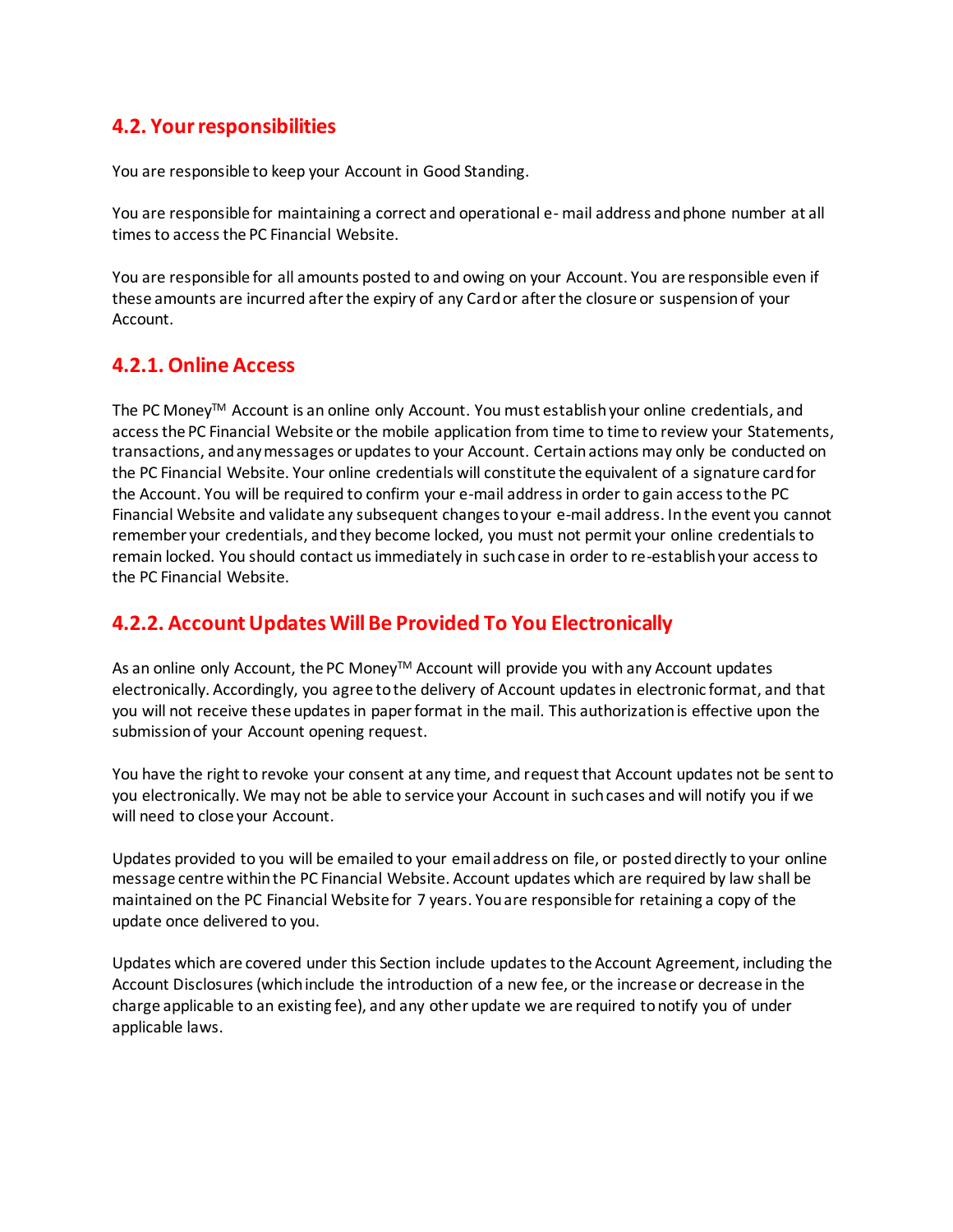## **4.2.3. You are responsible for ensuring the Account is used appropriately**

The Account is for your personal use and will not be used for business purposes. If we determine that your Account is being used for business purposes, we can close the Account.

We reserve the right to prevent your Account from being used for certain types of transactions as determined by us from time to time, including transactions connected to internet/online gambling.

You will ensure that you are not carrying on, participating in, or associated with activities that are improper, illegal, unlawful and that you are not connected with a business that we may determine, at our sole discretion, is a restricted business.

You acknowledge that the *Proceeds of Crime (Money Laundering) and Terrorist Financing Act and* Regulations, as they may be amended from time to time, apply to the operation of your Account and that we will, from time to time, adopt policies and procedures to address the reporting, client identification and recordkeeping requirements of this legislation, which may be more rigorous than other statutory or regulatory requirements and you will abide by and comply with all such policies and procedures, as applicable.

## **4.2.4. You are responsible for keeping the Account secure**

You must ensure that you maintain the secrecy of any PIN or password for your Account (which includes passwords or access codes used to access your Account online or to complete online transactions). You must not:

- write any PIN or password on the Cards keep any PIN or password written anywhere such as in a wallet or at home
- write your Card number and any PIN or password together in any document
- store any PIN or password in an electronic medium
- disclose any PIN or password to anyone, including our call centre or any third party, or in response to any e- mails, either on purpose or by accident

If you do not properly safeguard any PIN or password for your Account, you may be liable for transactions that you did not intend to authorize on your Account.

## **4.2.5. Keep your information current with us**

You must provide us prompt notice of any change in your personal information, including any change in your legal name, telephone number, residential address, e-mail address, and your mailing address if it is different from your residential address. You must also advise us of any change to your employment information.

You will also advise us of any changes to your province or territory of residence for tax residency purposes. If you are no longer a resident of Canada, we may close your Account. In such case, you will immediately pay all amounts owing under the Account Agreement free and clear of all foreign taxes and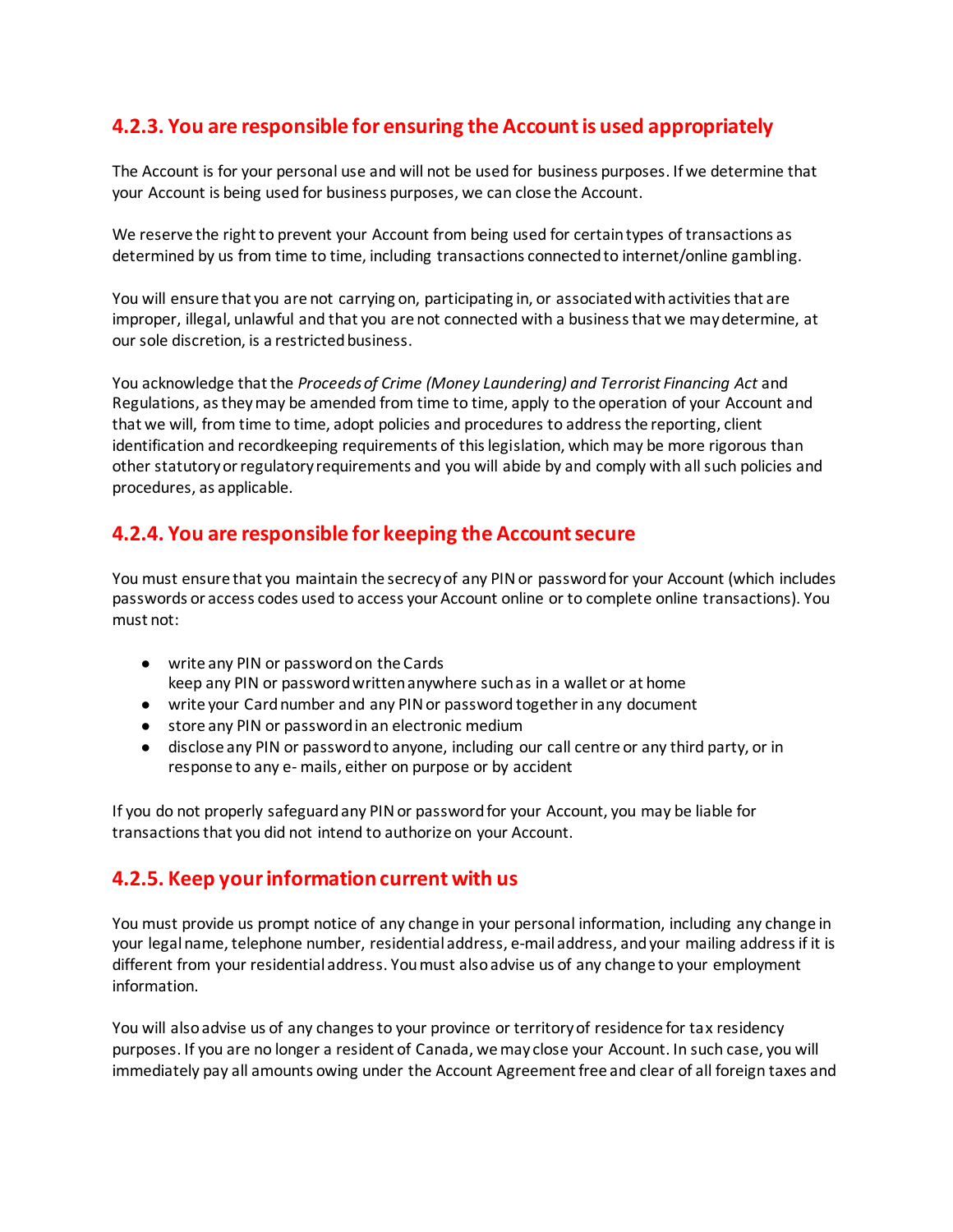holdbacks and all withholding taxes. If your mailing address is a rural route or post office box you must also provide us your current physical address.

We may request that you confirm or update your personal information at any time, and you must respond to that request.

You are still responsible when we can't contact you. If we send a Card, Statement or a notice to you and it is returned because of an invalid address or email address, we may suspend use of the Account and we may not issue further Statements or notices to you until we receive a correct or new address from you, and we may suspend use of the Account until we have received the updated information.

## **5. Goals**

We may from time to time offer you functionality for financial management purposes to establish savings goals. You may transfer funds into a Goal Account on the PC Financial Website to track a savings milestone you have. Please review any ongoing payments or future dated financial obligations that you may have in your Account to avoid any non-sufficient funds charges prior to establishing a savings goal as a Goal Account will not be drawn upon to fund any authorized withdrawal from your Account. The balance for your Goal Account will be separate from the balance in your PC Money™ Account. You may cease tracking your savings goal at any time by moving funds back to your Account. You may close the Goal Account at any time. We may limit the number of separate Goal Accounts you may have at any time.

## **6. Unauthorized use of yourAccount/lost orstolen Cards**

Your liability may be limited in situations where use of your Account was unauthorized.

## **6.1. Advise us immediately**

We will consider that you have authorized all transactions on your Account until you advise us otherwise.

You must inform us immediately about any actual or suspected loss, theft or unauthorized use of any Card, PIN or password or any other unauthorized use of your Account.

Contact us toll free at 1 866 246 7262 (or collect at 647 426 1343 if you are outside Canada and the U.S.). We may take whatever steps we consider necessary to recover any affected Card, and additionally may report the loss, theft or unauthorized use to the appropriate authorities.

## **6.2. Unauthorized transactions**

You will not be responsible for an unauthorized transaction using your Account, provided:

● your Account is in Good Standing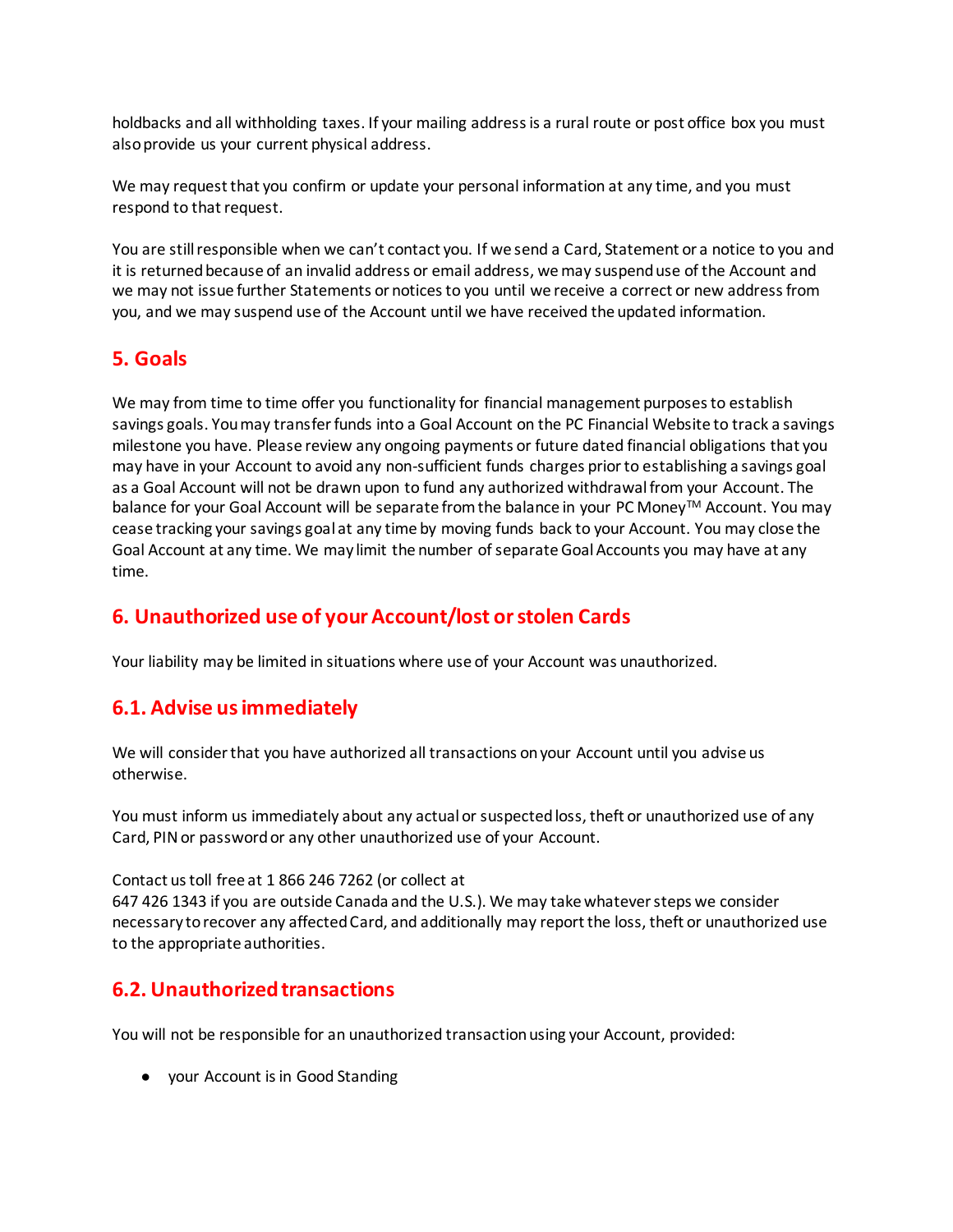- you have exercised reasonable care in safeguarding your Card, PIN, passwords and your Account information as described in the Account Agreement
- You have not reported two or more unauthorized events in the last twelve months
- no Account Holder benefits from the transaction
- you report the unauthorized transaction to us as soon as you become aware of it, and no later than within 30 days from the date of the Statement on which the transaction first appears
- you co-operate fully with our investigation

You will not be liable for unauthorized transactions made with the Card on your Account after you have notified us that the Card has been lost, compromised or stolen.

### **7. Secure Account access**

### **7.1. Setting and changing PINs**

When you receive and activate your new Card, you will be required to set a PIN. When setting or changing your PIN, you must not select a PIN that is easily identifiable, such as a birth date, a phone number, or a PIN that you use for any other accounts. The PIN you select must also comply with instructions we provide for setting or changing your PIN.

If you have forgotten your PIN, need to set a new PIN or wish to change your PIN, you can do so on the PC Financial Website or by calling us at the telephone number listed on the back of your Card.

## **8. Our Rights Respecting Requested Deposits to the Account**

All requesteddeposits, including electronic funds transfers must comply with the applicable laws of each jurisdiction in which they are processed, as well as any other specifications we may provide from time to time.

We may:

- present and deliver cheques for payment, clearing, collection, acceptance or otherwise, in any manner as we deem appropriate
- accept and deliver any form of settlement or payment for any deposit as we deem appropriate
- reject any requested deposit that does not comply with our policies, standards, or is not within the by-laws, regulations and standards of Payments Canada

We are not responsible for any third parties' actions or omissions in sending, receiving or processing requested deposits. Applicable fees and charges may be deducted from the amount of a requested deposit.

You are responsible for:

● confirming that each deposit to your Account was sent, received, accessed, accepted and processed as intended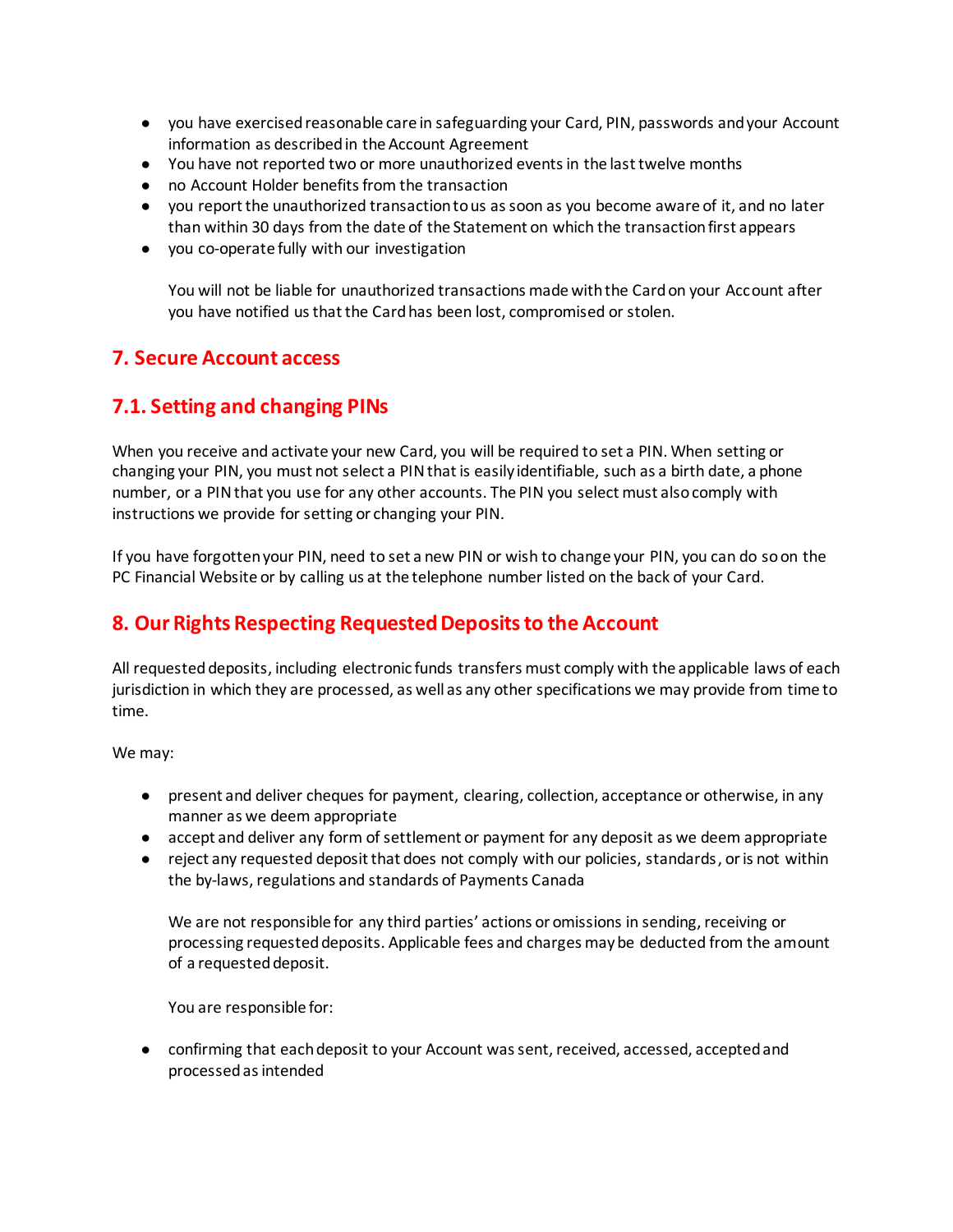● being in compliance with applicable laws, as well as with any limits, requirements and restrictions that other institutions may set for sending, receiving or processing a deposit.

You acknowledge that we have the right to hold the proceeds of any requested deposit to an Account.

#### **9. Returned Items**

All deposits to the Account are subject to verification and where applicable, credited subject to final payment by the financial institution which is transmitting your deposit. Deposits to the Account may be dishonoured, not paid or paid but later returned. This may occur either during or after the expiry of the hold period, or after we release the hold. A deposit may be returned for such reasons including instances of counterfeit, forgery, alteration, theft, or fraud. We do not guarantee a deposit to an Account. If a deposit is returned including after a hold period expires and funds have been made available for withdrawal, we will charge the amount of the returned deposit to your Account and reverse any credit given, and charge any applicable fees.

## **10. Adjustments**

We may debit or adjust your Account, even if this creates an overdraft or results in your Account being overdrawn in excess of any overdraft protection limit you may have. These debits or adjustments may include:

- any amount that we determine, in our sole discretion, was credited to the Account, or otherwise paid to you or on your behalf, as a result of:
	- an error
	- a transaction undertaken without your authorization
	- any deposit which may be fraudulent, or unauthorized in any way, including as a result of a material alteration or any forgery, fraudulent, unauthorized, missing, or incomplete endorsement or signature, or for which we are unable to receive irrevocable settlement or payment;
- if there is a fraud claim against the deposit transaction, funds or payment or if we believe the payment was made as the result of any fraudulent, unlawful or improper activity;
- for any deposit which is dishonoured, unpaid, or paid and subsequently returned for any reason; or
- if the deposit is a duplicate.

You waive any rights for presentment for payment, notice of dishonour, protest and notice of protest on all deposit transactions requiring such action. What this means is that if there is any forged, fraudulent, or otherwise improper transaction in relation to a requested deposit, we may immediately take the course of action we deem appropriate without providing notices to applicable parties in order to avoid delays that could in certain cases affect the security of your Account or our business.

You agree that you do not acquire rights to funds deposited into your Account in error just because the deposit has been made, regardless of the length of time the funds remain in the Account.

If sufficient funds are not available in your Account as a result of an adjustment, you agree to pay us any amounts owing immediately and you will be liable to us for any amounts owed.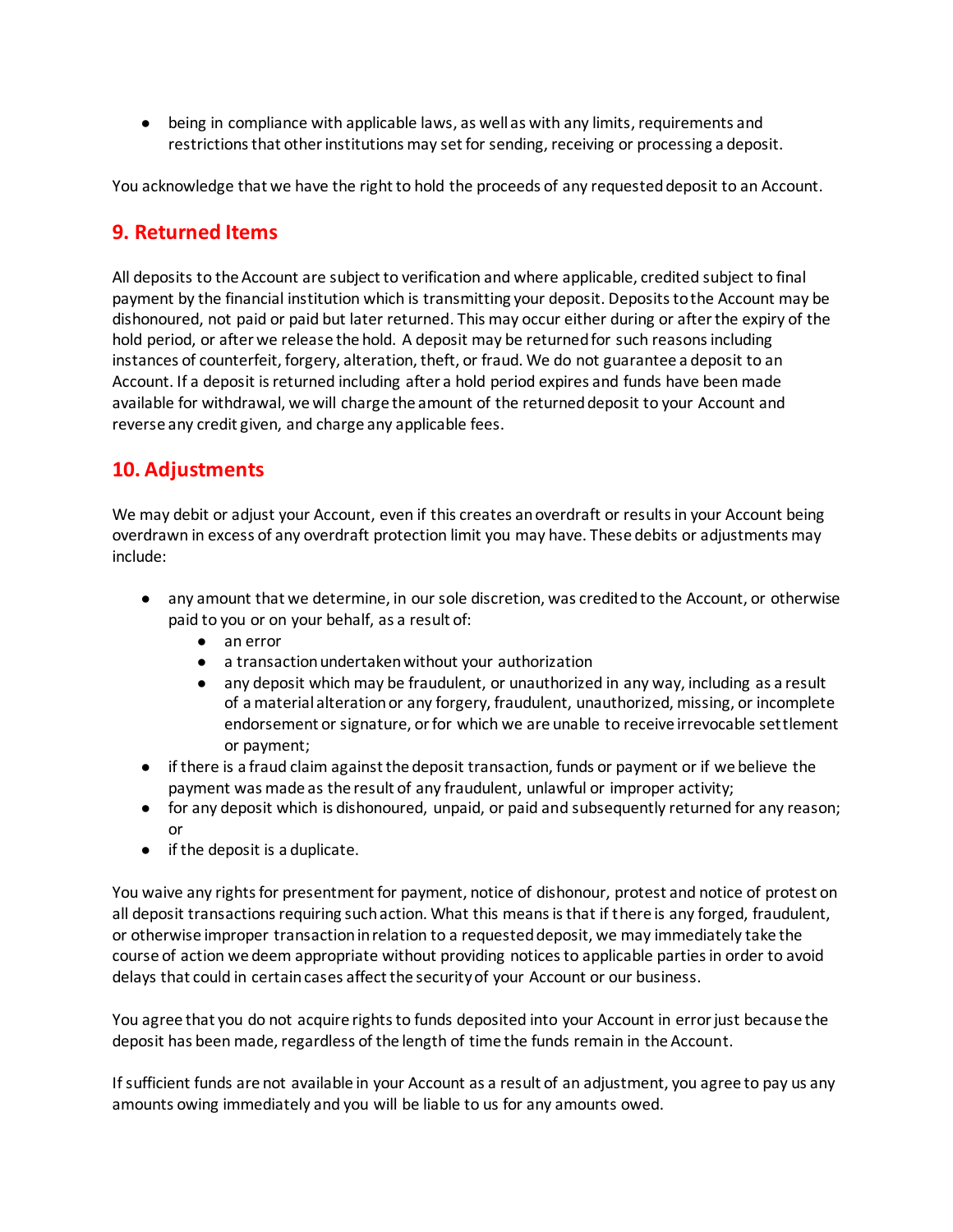If the adjustment involves a conversion of foreign currency to or from Canadian dollars, you agree that you will be responsible for any cost or loss associated with the foreign currency conversion, and we may charge this cost to your Account. The exchange rate used may result in us making money on the conversion.

## **11. Types of transactions**

Different types of transactions are treated differently. The most common types of transactions that are expected to appear on your Statement are: purchases, bill payments, deposits, withdrawals, electronic funds transfers, and fees.

## **11.1.1. Merchant holds impact your available balance**

Your Card operates on the Mastercard network. Accordingly, certain merchants may use 'holds' and 'blocks' on your Card that affect your available balance in your Account. For example, gas stations, hotels, car rental merchants, restaurants and spas may obtain pre-authorizations of 20% or more than the final transaction amount, and this will affect your available balance in your Account until the merchant clears this hold. We are not able to clear a hold that has been placed by a merchant. When making a purchase at these merchants, ask about any holds that can be placed on your Account before proceeding with the transaction. At a gas station, complete the transaction with the station attendant instead of paying at the pump to avoid a hold.

## **11.2. Pre-authorized transactions**

Another feature of your Card is that you may, for your own convenience, pre-authorize merchants to automatically receive payment from your Account, typically on a recurring basis, by using the Card.

## **11.2.1. You are responsible for all pre- authorized transactions**

You are responsible for all pre-authorized transactions posted to your Account, even those that may be posted after you have requested that your Account be closed or you have requested that a merchant cease posting these pre-authorized transactions to your Account.

## **11.2.2. Advise merchants of changes on your Account**

When a new Card number or expiry date is issued to you, you must advise any merchants with whom you have set up pre- authorized transactions of the new Card number and expiry date.

## **11.2.3. Some merchants may be automatically notified of changes to your Account**

Certain merchants may register with Mastercard Worldwide Inc. to receive automatic updates regarding your Card, such as changes to your Card number, expiry date and status of your Account. Unless you opt out by calling us at the number on the back of your Card, those merchants will receive those updates.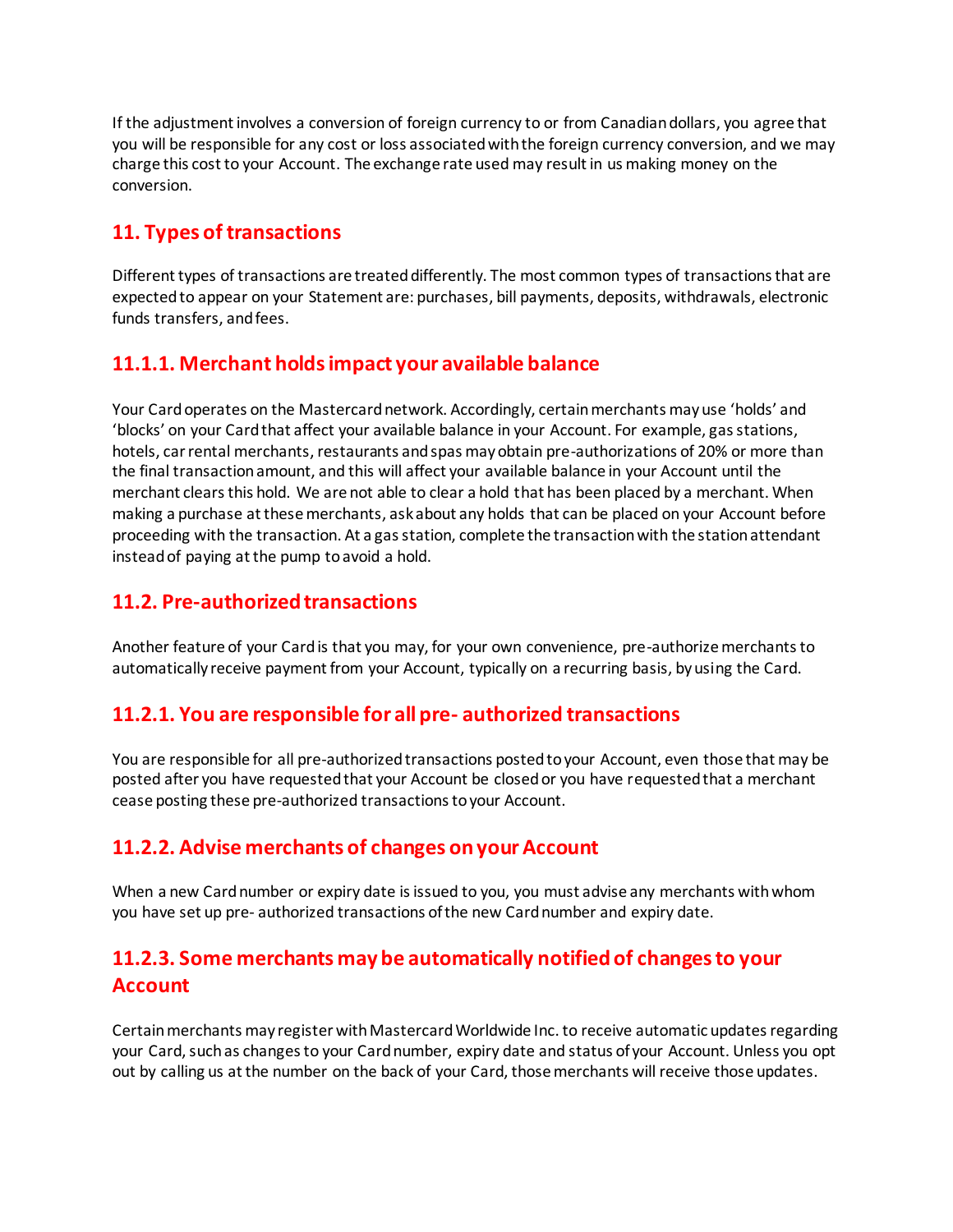Since not all merchants register to receive this service from Mastercard Worldwide Inc., you remain responsible for updating merchants with whom you have set up pre-authorized transactions.

## **11.3. Deposits and Withdrawals**

Withdrawals are transactions in which you withdraw funds from your Account in the form of cash, and include:

- obtaining cash at a bank machine that accepts Mastercard
- obtaining cash in person at a teller of a Mastercard issuing institution
- any applicable Foreign Conversion Markup (if your transaction involves a foreign currency).

You may deposit into or withdraw funds out of your Account through telephone, the PC Financial Website, or any other means provided by us from time to time. Deposits may only be made in Canadian dollars. We do not accept foreign currency, cryptocurrency or any other form of currency for deposit to an Account.

We may set limits on transactions and/or balances, and such limits may be changed from time to time without notice to you. We may reject your deposit or withdrawal if you attempt to exceed these limits.

## **11.3.1 Low Available Balance Alert**

Effective no later than June 30 2022, in the event the available balance on your Account falls below \$100, or another amount you may choose, we will send an alert to the email address you've provided for your Account notifying you of your current available balance and how to avoid any associated fees. You can modify the default amount of \$100, or opt out of this alert through the PC Financial Website.

### **11.4. Electronic Funds Transfers**

## **11.4.1. Authorizing Us to Perform an Electronic Funds Transfer, and Debit Your Externally Linked Account(s)**

By linking one or more external financial account(s) to your account profile, you will be able to request EFT's to and from those accounts to be made to and from your Account(s). Each EFT will proceed in accordance with the rules established by Payments Canada and will qualify as a Funds Transfer Pre-Authorized Debit under these rules.

By entering into the Account Agreement, you authorize us to process debit and credit transactions against your linked Accounts in the amounts and on the timing and frequencies you instruct on an ongoing basis. You agree that such instructions will be in accordance with the account agreement you have entered into at the financial institution where your linked account is held, and that no additional authorizations are required in order to process an EFT to or from your external financial accounts.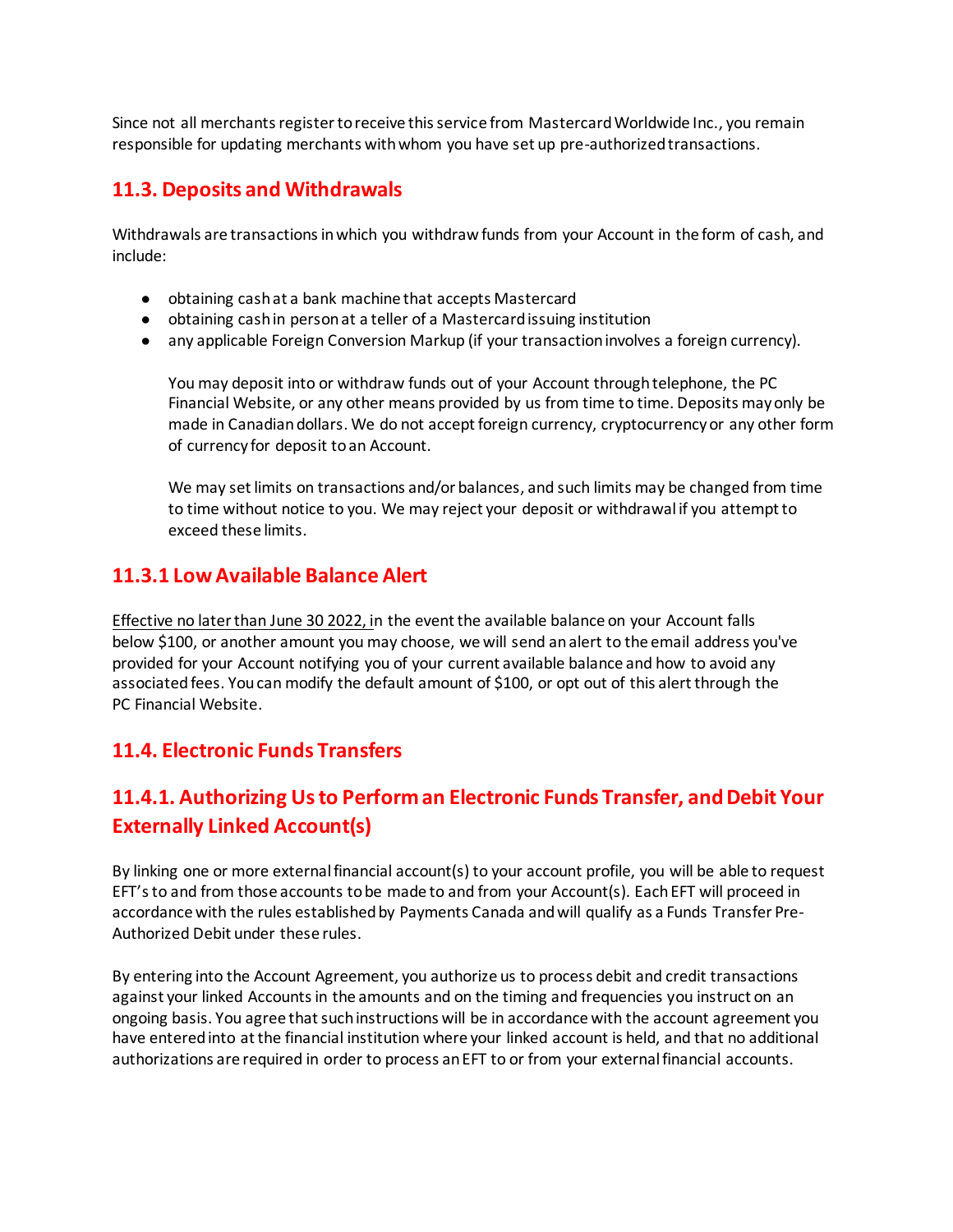We will only proceed with an EFT in or out of your Account on your instructions. You may instruct us to perform a one-time EFT, or an EFT which recurs on set intervals occurring on a daily, weekly, or monthly basis. EFTs may only be for fixed amounts. You are responsible for ensuring that the correct instructions in respect of requested EFTs are provided to us.

## **11.4.2. Cancellation**

A scheduled EFT can be cancelled by logging into the PC Financial Website and requesting a cancellation of the next scheduled funds movement. You must provide at least 48 hours' notice of cancellation prior to the next scheduled EFT. You can also obtain a sample cancellation form or further cancellation information at www.payments.ca.

## **11.4.3. Pre-Notification**

You agree to waive your right to receive pre-notification of the amount of all EFTs and agree that you do not require advance notice of the amount of EFTs before they are processed. You agree that you will not receive written notice from us of the amount to be debited or the due dates of the debiting. When selecting future dated EFTs or recurring EFTs, please take note of the scheduling of those EFTs when providing those instructions. You are responsible for ensuring there are sufficient funds in your Account on the day an EFT is to be processed in order to proceed with a future dated or recurring EFT. You will be charged non-sufficient funds charges if an EFT cannot be processed out of your Account due to insufficient funds within your Account. You are also responsible for any fees or charges imposed by your other financial institution in respect of debits or credits to your external account(s).

## **11.4.4. Recourse**

You have certain recourse rights if any debit does not comply with the Account Agreement. For example, you have the right to receive reimbursement for any debit that is not authorized or is not consistent with this Section 11.4. To obtain more information on your recourse rights, you may contact your other financial institution or visit www.payments.ca.

## **11.4.5. Contact Information**

For more information on an EFT, you may contact us at PC Financial, P.O. Box 101, STN A, Toronto, ON, M5W 1A2; Phone: 1-866-246-7262; www.pcfinancial.ca

### **11.5. Fees**

We do not charge any day-to-day banking fees to maintain your Account with us. The fee schedule outlines charges payable for certain services applicable to your Account. We will process a fee against your Account when the fee applies and the particular event as detailed in the Account Disclosures occurs.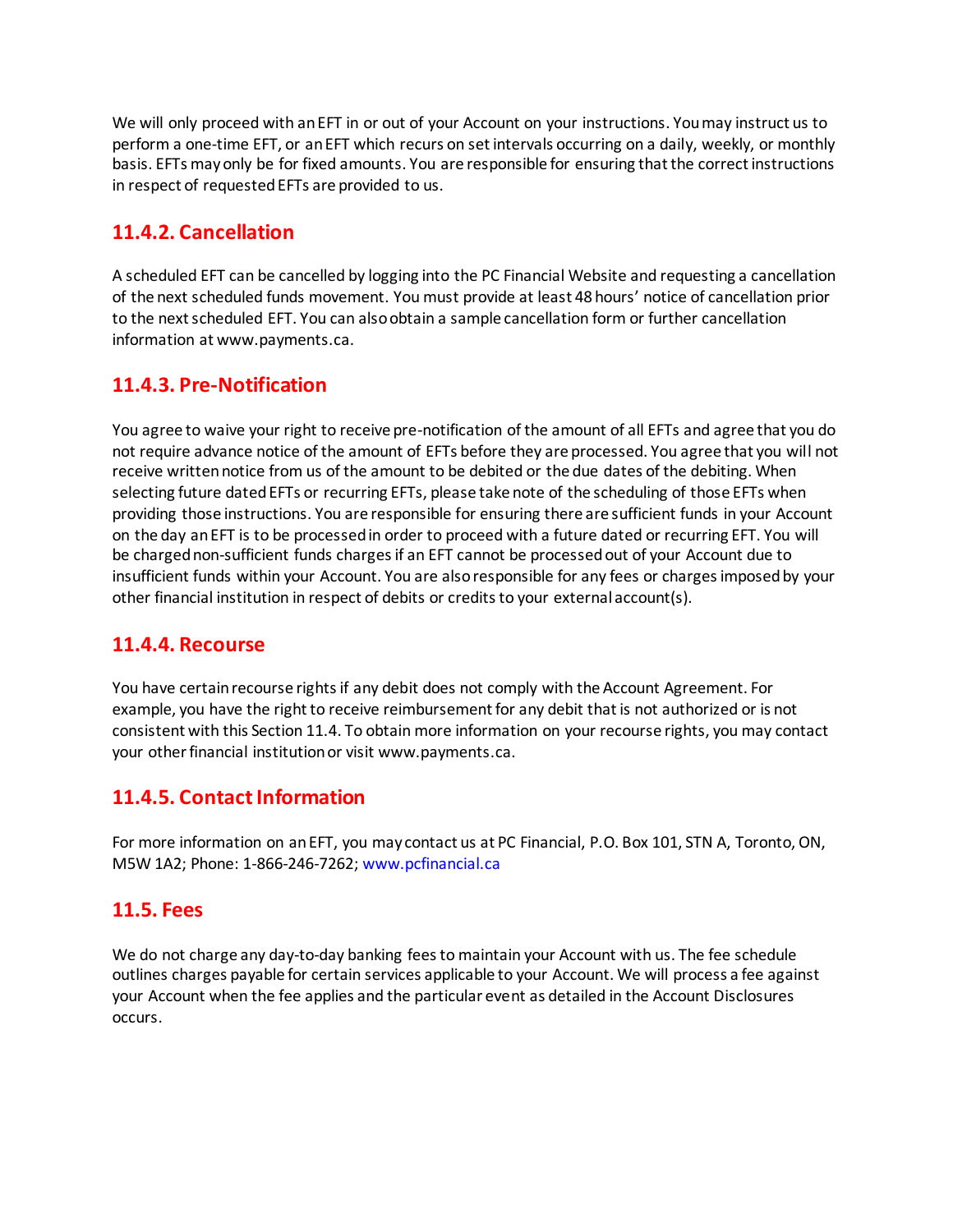## **11.6. Additional Terms for Loyalty and Optional Programs**

We may make special services, loyalty programs, memberships or benefits available to you from time to time. Some of these services and benefits may be features of your Account while others must be enrolled in or purchased separately by you. Account services and benefits are subject to additional terms and conditions which may change from time to time and these Account services and benefits may be changed or cancelled by us or the service provider subject to any required notice. Certain services and benefits may be supplied by third parties. We are not liable for any services or benefits not directly supplied by us. You must deal directly with the provider of such services or benefits if there is a dispute.

You may occasionally be eligible for certain promotional offers. By participating in a promotional offer, you are subject to any additional terms set out in the promotional offer, and those terms also form part of the Account Agreement. You agree that any loyalty points you receive represent a rebate of our fees.

### **11.7. Interest**

The PC Money™ Account does not pay interest on balances held within the Account, including Goal Accounts.

## **12. Payment and Cancel Payment Instructions**

## **12.1. Payment Instructions**

You may give us payment instructions in any way we may authorize.

If you give us instructions to make payments or transfer funds to payees, including instructions to pay any bill or invoice, you acknowledge that the instructions will result in funds being withdrawn from your Account on the date the instructions are given or, in the case of post-dated payments, at a later date. You acknowledge that payees may not treat payments as being received as of the date the instructions are given or, in the case of post-dated payments, on the later date. Please refer to the informational content about the Account on the PC Financial Website for any timing and other cut-off periods and limits for payment instructions provided to us.

We will not be responsible for any losses resulting from disputes with the payee, such as a payee not crediting you for a payment for any reason (even if that payee is no longer included on your payee list), charging you late fees or interest penalties or not supplying goods or services purchased or the goods or services not being suitable. You agree to settle your dispute directly with that payee.

You are responsible for ensuring that all payee information (including account numbers, payee names or email addresses) required by us to complete your payment instructions to a payee is accurate at all times.

We may, without notice, update your payee information, including account numbers, payee names or email addresses, if we are informed of a change by that payee or if we think it is necessary. We may in our sole discretion, and without notice to you, remove a payee from the list of payees to whom you may make a payment through us.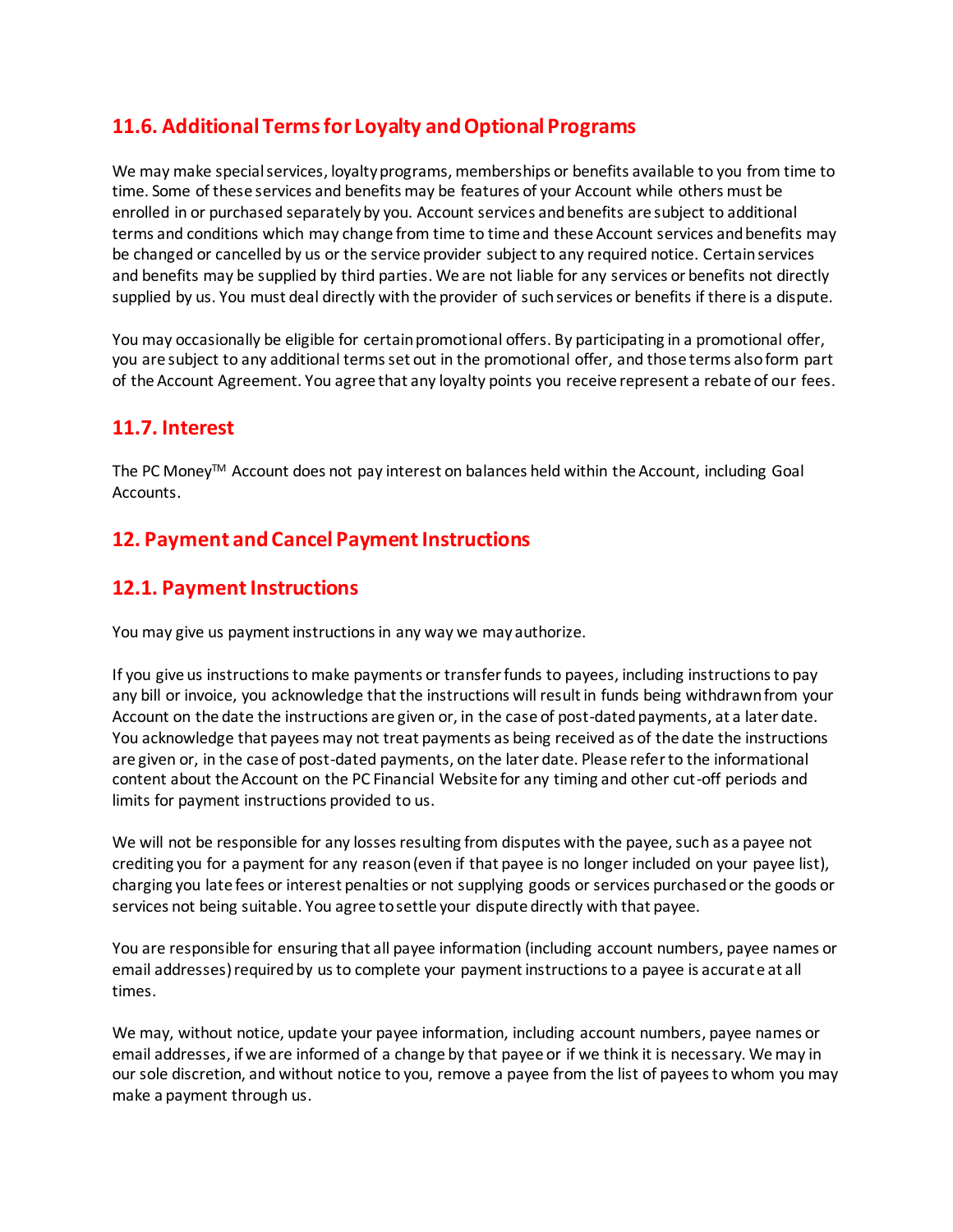We may, in our sole discretion, and without notice to you, decline or refuse to act on an instruction that appears to be given by you, including instructions relating to post-dated payments, or if we believe that you, the recipient of any payment or any other party standing to benefit is engaging in fraudulent, unlawful or improper activity, or that an error or mistake has occurred.

You acknowledge that certain electronic payments from your Account to certain payees may require a pre-authorization for a designated amount, which will result in that amount being subject to a hold in your Account.

## **12.2. Cancelling Payments**

You will ensure that the debit to be stopped or cancelled has not already been paid or processed through the Account. We will require you to provide certain information to process the stop payment but you should also be aware that:

- we do not provide notification of stop payment instructions; it is your responsibility to ensure the payee has been notified
- the issuance and processing of a stop payment instruction may not affect the legal obligation to the payee or any other person. The payee must be contacted directly to cancel any contract with the payee
- we do not guarantee a debit will be stopped even if a stop payment instruction has been processed
- we are not responsible for any losses arising as a result of a stop payment instruction

## **13. Optional Overdraft Protection**

## **13.1. Eligibility**

You may apply for overdraft protection, which is automatic coverage for overdrawn balances in your Account that result from a transaction on your Account authorized by us. All applicants must consent to a credit check in order to be extended overdraft protection. We may deny overdraft protection if your credit history does not meet our criteria. Overdraft protection is only available on an Account after we have approved you and received all documentation necessary for activation.

## **14. Currency of the Account and Conversion**

Unless otherwise stated in the Account Disclosures, any fees and interest are charged in Canadian dollars. Credits or debits to an Account in a currency other than Canadian dollars will not be accepted or processed by us. However, in our sole discretion, we may convert the requested transaction at the applicable currency conversion rate established by us or our applicable service provider for such purpose. The conversion rate in effect at the time you request a service may be different from the rate in effect at the time your transaction takes place. We are not responsible for any losses you may incur related to such foreign currency conversions.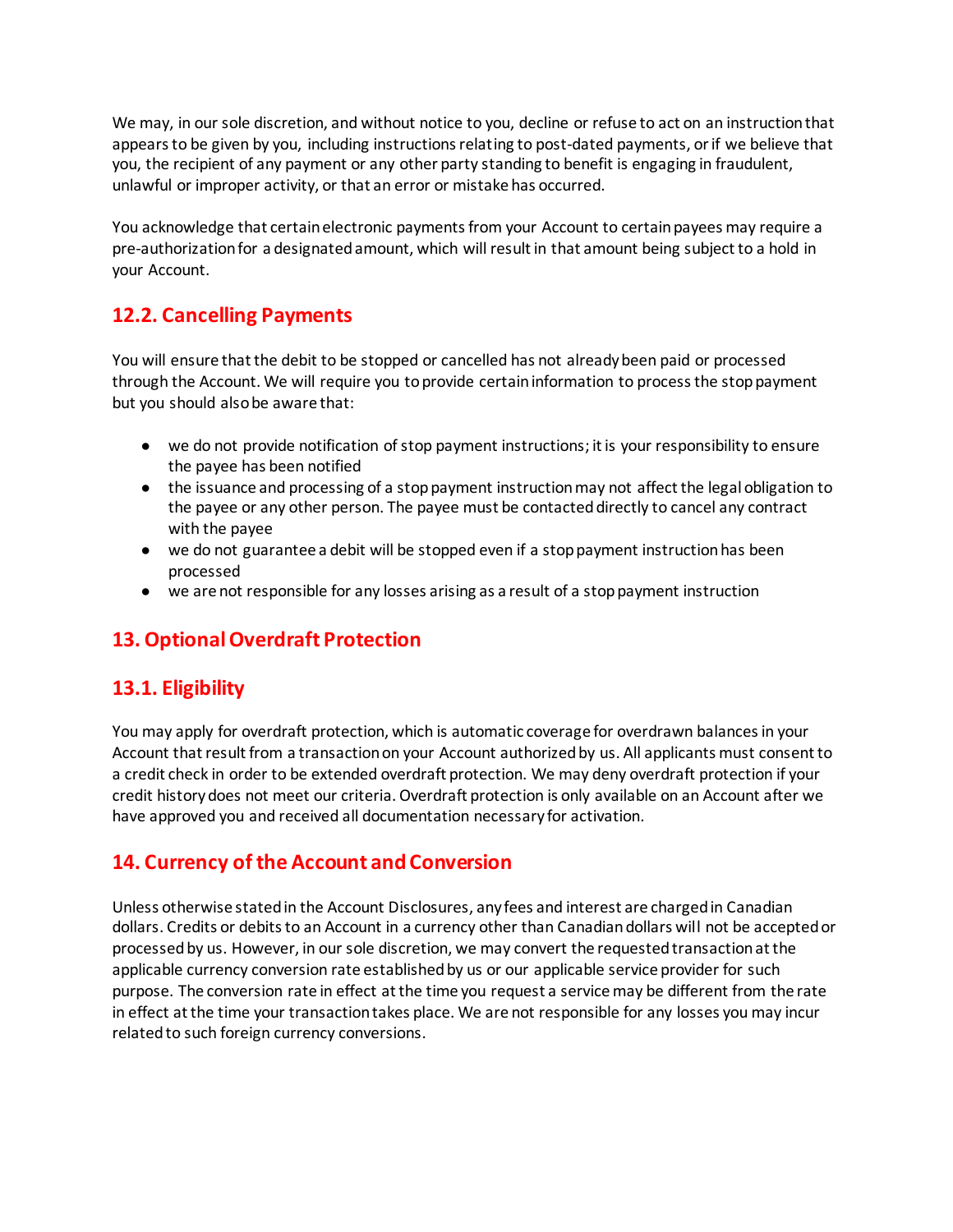## **15. Transactions in a foreign currency**

### **15.1. How we convert foreign currency transactions**

If you make or return purchases, take cash withdrawals or receive credits or refunds in a currency other than Canadian dollars, the amount of the transaction will be converted to Canadian dollars before being posted to your Account. Credits to your Account in a foreign currency will also be converted from the foreign currency to Canadian dollars. Each conversion to Canadian dollars will be made at exchange rates determined by Mastercard International Incorporated in effect on the date that we process the transaction. This exchange rate may be different from the rate in effect on the transaction date. For transactions made in certain foreign currencies, the foreign currency will be converted first to U.S. dollars, then to Canadian dollars.

## **15.2. Foreign Currency Conversion Markup percentage for foreign currency transactions**

The rate used to convert foreign currency transactions consists of the Mastercard exchange rate and the Foreign Currency Conversion Markup percentage disclosed to you in the Account Disclosures. The Foreign Conversion Markup percentage is not returned to you if you receive a refund in a foreign currency. The Mastercard exchange rate and Foreign Currency Conversion Markup percentage are incorporated in the Canadian dollar transaction amount shown on your Statement, and is treated, in all respects, like the type of transaction (a purchase or a cash withdrawal) it pertains to.

## **16. Your Statement**

Your monthly Statement provides detailed Account information. Review it and report errors promptly.

### **16.1. You must report Statement errors to us**

If you notice any errors on your Statement, you must notify us within 30 days of the Statement date. See Section 22 "How to contact us" for our contact information. If you do not notify us within 30 days of the Statement date, the Statement will be deemed complete and accurate, except for any improper credits or deposits on the Account (which we may reverse at any time).

## **17. Disputing charges**

### **17.1. Work with the merchant**

If you have problems with any product or service purchased through the use of your Account, you must settle the problem directly with the merchant.

If you are expecting a merchant to apply a credit to your Account, monitor your Account closely, and if the credit does not appear within 30 days, contact us by signing into your online account or call the number on the back of your Card.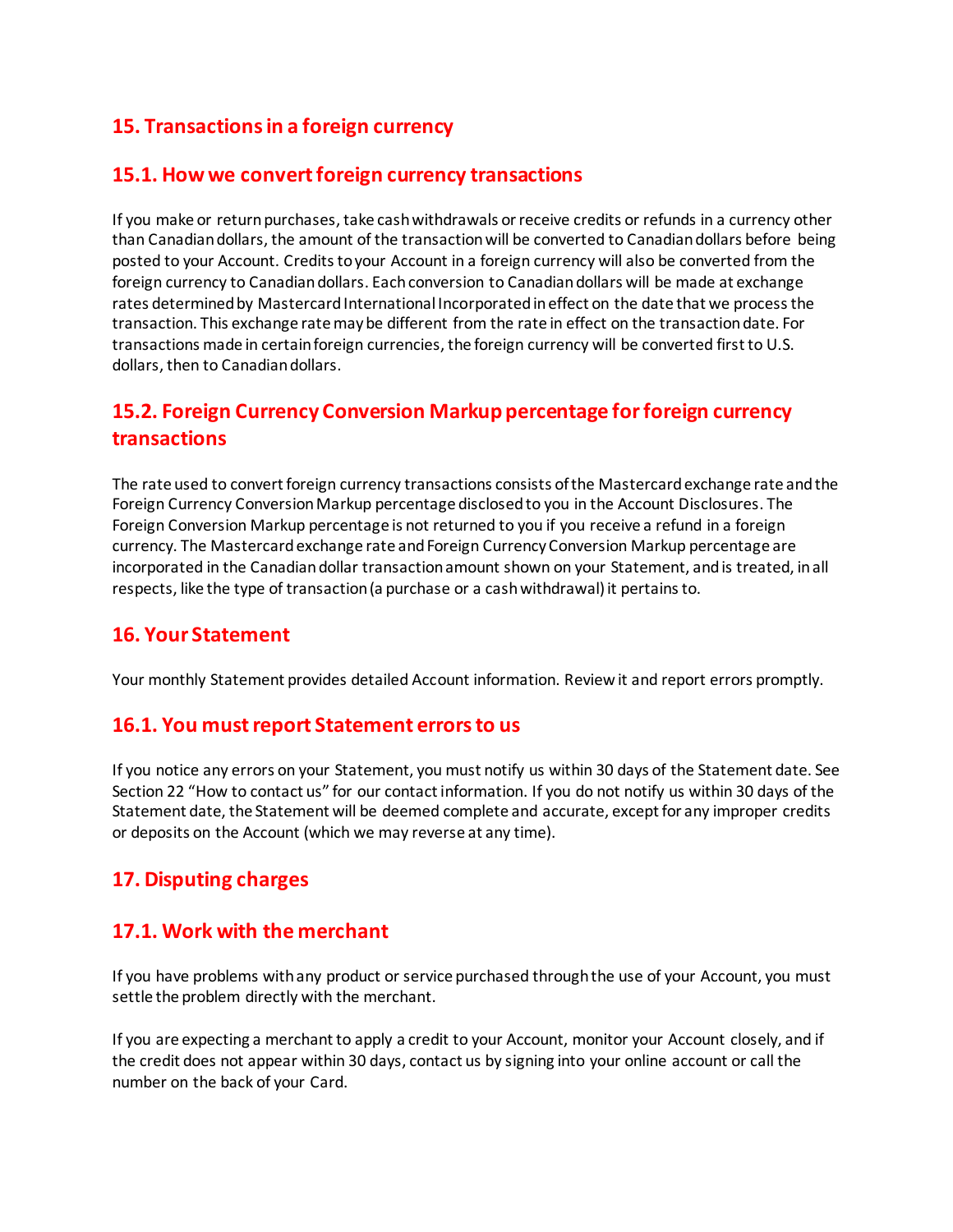## **17.2. Credits for disputed charges**

If you have disputed a charge on your Account and we receive a credit from the merchant, any rights and claims that you have with respect to that disputed amount are automatically assigned to us. This means we will apply any settled dispute amounts to your Account.

## **18. Appointing a Legal Representative**

You may appoint a Legal Representative to act for you in respect of an Account. However, we may refuse to accept that appointment if it is not satisfactory to us. As well, we may refuse to honour any transaction made by a Legal Representative, or require satisfaction of certain conditions before honouring a transaction. You agree that your Legal Representative will have access to your Account history and transaction details for the Account.

## **19. Default**

You will be in default under the Account Agreement and your Account will not be in Good Standing if any of the following occur:

- If you have overdraft protection, you do not make your payment by the payment due date
- you use the Account in a manner that is prohibited by us or by law or in an inappropriate manner
- you do not comply with any other term of the Account Agreement
- you become bankrupt or insolvent.

If you are in default under the Account Agreement:

- we can require immediate payment of all amounts owing on your Account if you have overdraft protection
- in addition, you must pay all legal costs that we incur to collect or attempt to collect the payment from you

## **20. Effective date of the Account Agreement, and Cancellation Provisions**

### **20.1. Effective Date of Account and the Account Agreement**

When you request the opening of an Account and agree to the terms and conditions of the Account Agreement, there are a few requirements that must still be completed before the Account can be opened and a formal agreement between you and us in relation to the Account is established. Once all of these requirements have been fulfilled, we will send you an email confirming that the Account has been opened and that the Account Agreement constitutes an agreement between us in relation to the Account. The date of the Account Agreement will be the date we send you this confirmation.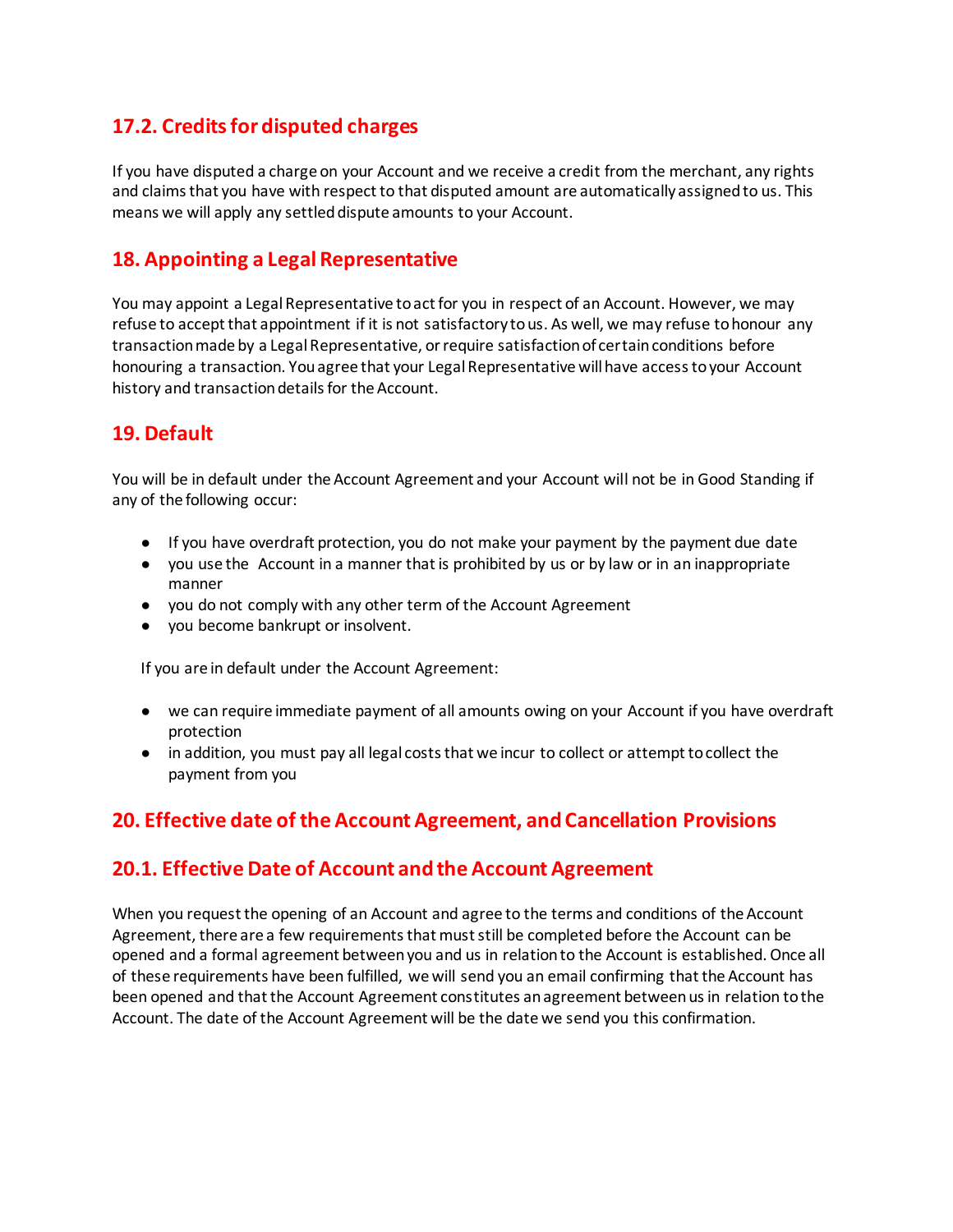## **20.2. Either party may cancel the Account Agreement**

We may cancel the Account Agreement, or close or suspend access to your Account, at any time without telling you in advance. We may refuse to honour any transaction either before or after cancellation, closure or suspension.

You may also close your Account by telling us in writing by sending a letter to the address noted in Section 22 "How to contact us" or calling us at the number on the back of your card.

## **20.3. You remain responsible for all amounts owing**

If your Account is closed or suspended, you remain responsible for all amounts owing on the Account, including any additional interest and pre-authorized payments that may be posted to your Account, and the Account Agreement will remain in effect until you pay us all such amounts.

You are responsible for contacting all merchants with whom you have arranged pre-authorized payments to cancel those payments.

## **20.4. You must destroy all Cards**

We own all Cards issued on your Account. Upon closure or suspension of your Account, you must immediately and securely destroy all Cards issued on your Account in accordance with our instructions or, if we ask you to do so, return them to us.

## **21. Other things you need to know**

### **21.1. Electronic communications**

We may accept electronic messages from you as being "in writing". We accept electronic communications for your convenience and they are still legally binding on you.

To communicate with us by electronic means, you may be required to comply with security measures established by us for our mutual protection.

We may rely upon any instructions that we receive electronically, which we believe have been provided by you, such as electronic requests for changes to your overdraft protection limit.

## **21.2. Assignment**

We may sell, assign or transfer any or all of our rights or obligations under the Account Agreement, without notice to you, and we may disclose information about you and your Account to the person or entity to which we make any such sale, assignment or transfer.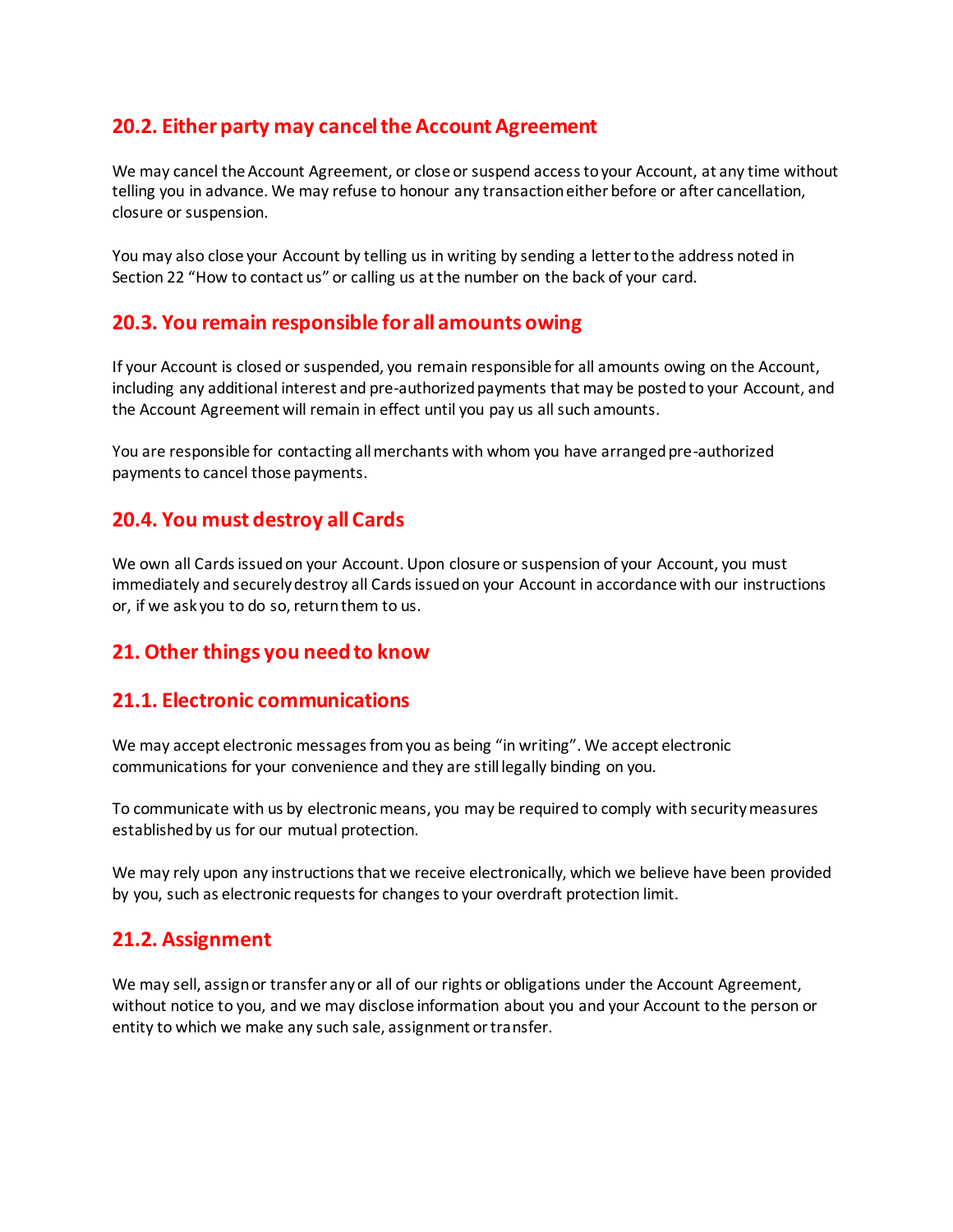## **21.3. Governing law**

The Account Agreement will be governed by and interpreted in accordance with the laws of Ontario and applicable laws of Canada. The courts in the Canadian province or territory in which you reside will have exclusive jurisdiction over any disputes arising in connection with the Account or the Account Agreement.

### **21.4. Language**

The parties hereto specifically request that the Account Agreement and all documents related hereto be drawn up and signed in the English language only. Les parties aux présentes exigent que cette convention ainsi que tous les documents s'y rapportant soient rédigés et signés en langue anglaise seulement.

### **22. How to contact us**

We value customer feedback and encourage you to contact us. Our Customer Contact Centre handles all questions and comments about your Account. To speak to a person who is knowledgeable about the terms and conditions of this Agreement, and for all other inquiries about your Account, get in touch with us using the methods below.

Please note that for security reasons, we do not respond to Account specific questions via our e-mail address. Do not include your Card number in any e-mail to us. For Account specific questions, please call us or contact us through our secure website pcfinancial.ca. You may contact us by the following methods:

E-mail: talktous@pcmastercard.pcfinancial.ca (General questions only)

Mail: PC Money™ Account P.O. Box 101, Station A, Toronto, ON M5W 1A2

Phone: 1 866 246 7262

#### **23. How to resolve concerns with us**

#### **President's Choice Bank Consumer Complaints Handling Process**

We are committed to handling all complaints in a fair, timely and effective manner. We value your feedback and encourage you to contact us about your complaint to give us an opportunity to resolve your concerns. Please follow these steps if you have a complaint.

#### **Step 1: Our Customer Support team is your first point of contact**

You can submit your complaint to our Customer Support team by webform, mail or phone. **Online:** Sign in to your Account online and use the Complaints web form in the Support Centre **Website:** [www.pcfinancial.ca/complaints](http://www.pcfinancial.ca/complaints)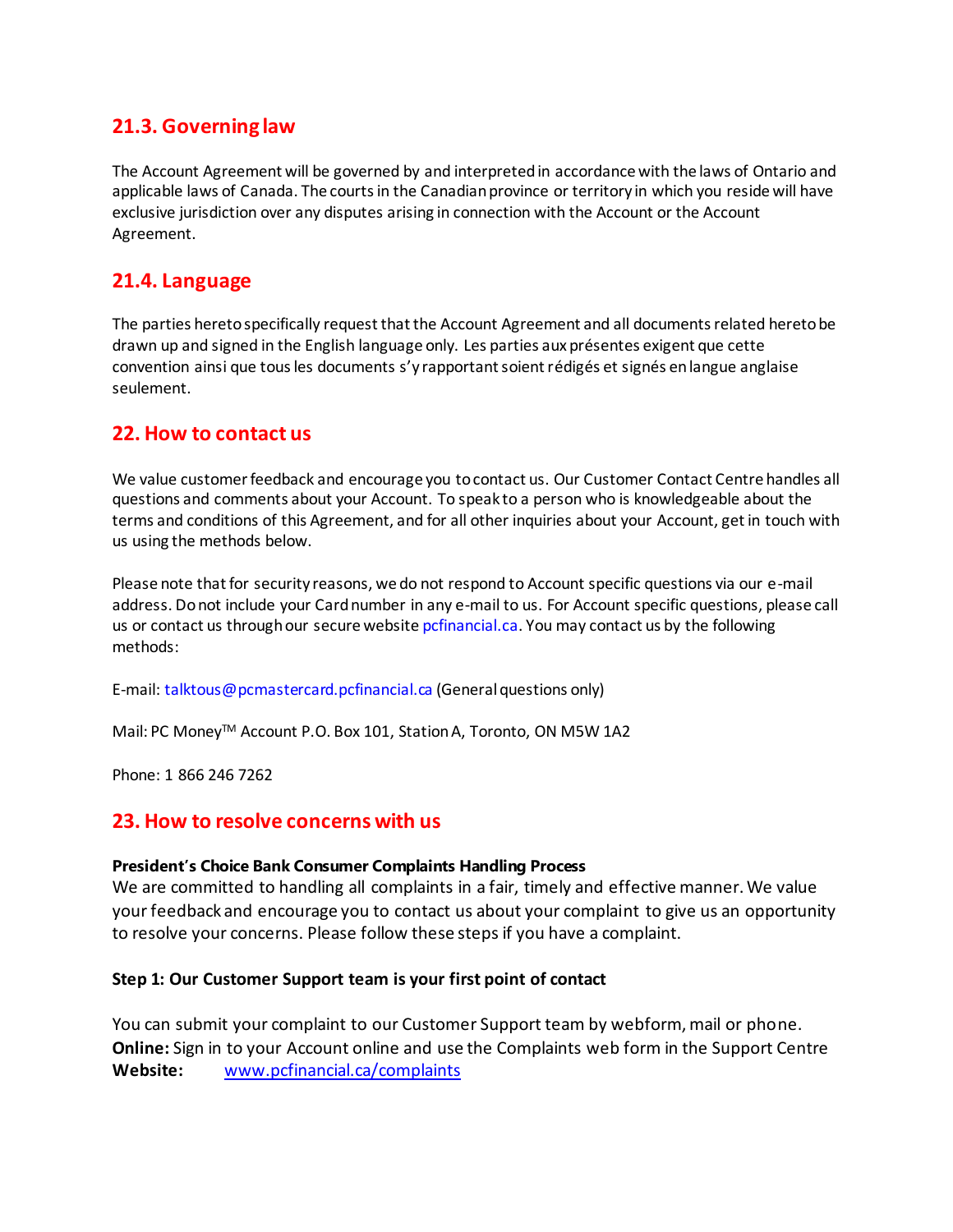| Mail:  | President's Choice Financial |
|--------|------------------------------|
|        | P.O. Box 4403, Station A     |
|        | Toronto, ON                  |
|        | <b>M5W 5Y4</b>               |
| Phone: | 1 866 246 7262               |

Our Customer Support team routinely handles and makes operational decisions about complaints and is the first level of our complaints handling process. At any point during this process, you can request that your complaint be escalated to PC Financial Executive Customer Care for handling. Please contact us by one of the methods described above, and if possible provide the reference number from our acknowledgement (if applicable).

Please note, effective June 30, 2022, once a complaint is submitted, you will receive an acknowledgement that your complaint has been received and is under review.

### **Step 2: PC Financial Executive Customer Care will handle escalated complaints**

If our Customer Support team is unable to resolve your complaint, you may ask to have your concern addressed by President's Choice Bank Executive Customer Care. You can contact PC Financial Executive Customer Care by email at [customercare@pcbank.ca,](mailto:customercare@pcbank.ca) by mail at the address in Step 1 above, or by phone at 1 866 822 8775. If possible, please provide the reference number from our acknowledgement (if applicable). Please note, effective June 30, 2022, if our Customer Support team is unable to resolve your complaint within fourteen (14) days of receipt, we will escalate your complaint to PC Financial Executive Customer Care for handling.

### **Step 3: Complaint Appeal Office**

If your complaint is not resolved to your satisfaction by PC Financial Executive Customer Care you can escalate your complaint to the PC Financial Complaint Appeal Office for review. The PC Financial Complaint Appeal Office will undertake a review of all unresolved complaints. Although the PC Financial Complaint Appeal Office is not independent from President's Choice Bank, they will assist in obtaining a fair and reasonable resolution. **Please note that the PC Financial Complaint Appeal Office will only be able to accept your request for a review if your complaint has already been dealt with by PC Financial Executive Customer Care.** If you have not completed Step 2 above, your case will be referred back to PC Financial Executive Customer Care for appropriate review prior to involvement of the PC Financial Complaint Appeal Office.

You can contact the PC Financial Complaint Appeal Office directly by email at caobap@pcbank.ca, by phone at 1 855 662 8377, or by mail at PC Financial Complaint Appeal Office, 600-500 Lakeshore Blvd. West, Toronto, ON M5V 2V9.

Please note, prior to June 30, 2022, the PC Financial Complaint Appeal Office may still be referred to as the President's Choice Bank Ombudsman.